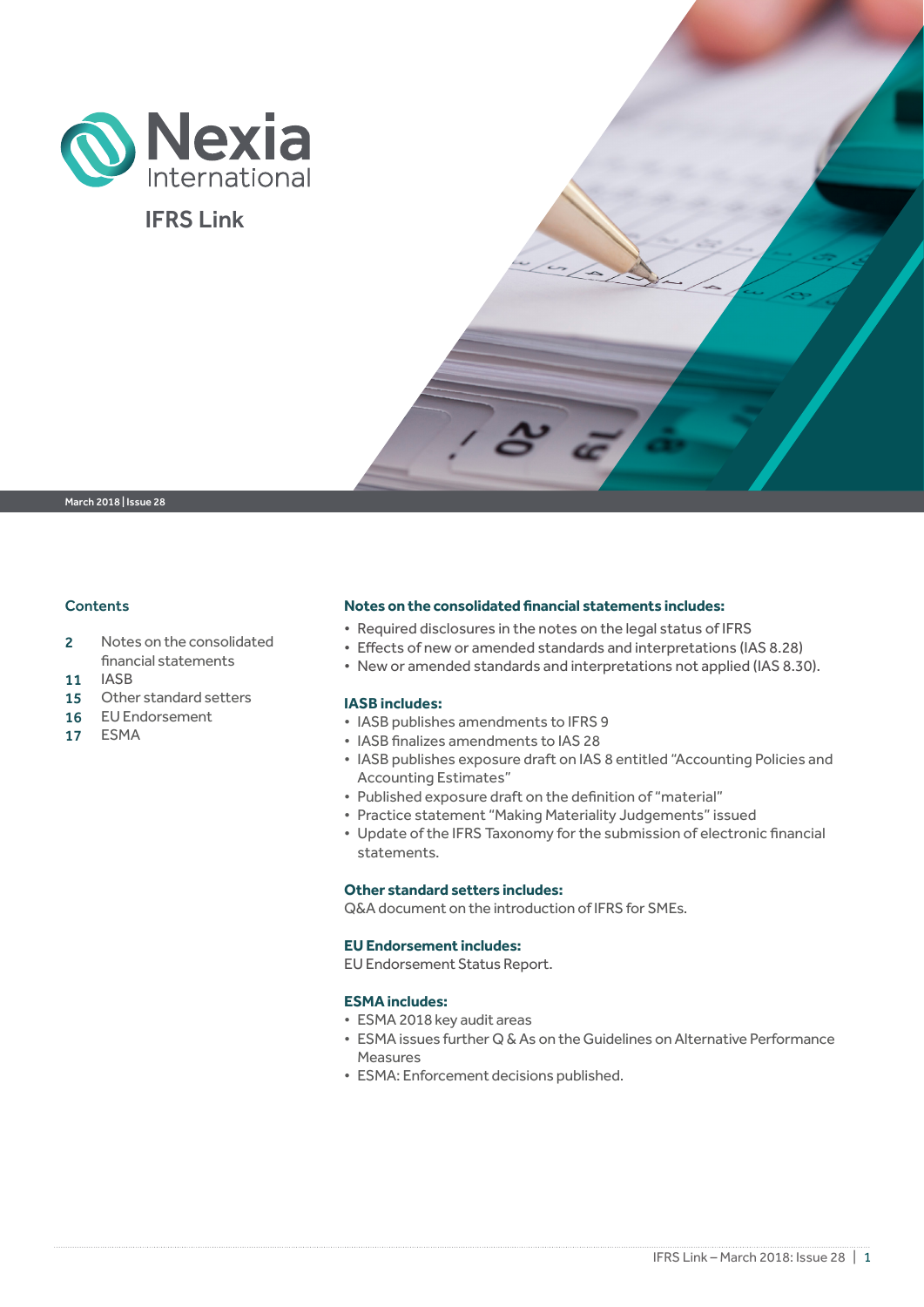The notes to IFRS consolidated financial statements prepared in the EU must contain disclosures on newly adopted standards and interpretations (IAS 8.28) as well as on standards and interpretations that have been issued but not yet adopted (IAS 8.30). The following provides an overview of the current status of the standards and interpretations issued by the IASB that have to be reported on pursuant to IAS 8.28 and IAS 8.30 in IFRS consolidated financial statements prepared in the EU as of 31 December 2017.

# Notes on the consolidated financial statements

## Required disclosures in the notes on the legal status of IFRS

## Effects of new or amended standards and interpretations (IAS 8.28)

IAS 8.28 requires the disclosure of new and amended standards and interpretations when their initial application has an effect on the reporting period or any prior period. The scope of application of IAS 8.28 therefore extends to all changes in accounting policies that result from the initial application of a new or amended standard or interpretation. For example, the disclosures in the notes must then include the following in relation to the new standard or interpretation:

- Title of the standard or interpretation
- When applicable, a description of the transitional provisions
- Nature and change in accounting policy
- Amount of the adjustment for each financial statement line item affected (including earnings per share) for the beginning of the prior year, for the prior year and for the year, where practicable.

It must also be noted that the disclosures pursuant to IAS 8.28 are also required in the case of early voluntary adoption of new standards or interpretations.

**Note:** The following table provides an overview of rules under IAS 8.28 that potentially require disclosure in IFRS consolidated financial statements prepared in the EU as of 31 December 2017 as well as a general assessment in terms of their effect on accounting practice. It is not necessary to list all of the regulations. If necessary, a general wording can be included after the explanation of the new standards and interpretations as well as of their effects which states for example that the other standards and interpretations subject to mandatory adoption in the EU for the first time as of 1 January 2017 do not have any material effect on the consolidated financial statements.

#### **Amendments to IAS 7 "Statement of Cash Flows"**

The amendments aim to ensure that entities provide disclosures that enable users of financial statements to better evaluate changes in liabilities arising from financing activities.

The IASB states that one way to fulfill the disclosure requirement is by providing a reconciliation between the opening and closing balances in the statement of financial position for liabilities arising from financing

activities. Based on the example presented below, the reconciliation should be prepared such that it provides sufficient information to enable users of the financial statements to link items included in the reconciliation to the statement of financial position and the statement of cash flows.

**Example:** Reconciliation from the opening balance to the closing balance

| Standard or<br>interpretation | <b>Title</b>                                                   | <b>IASB</b><br>effective date* | Date of first-time<br>application in the EU* | Effect**                                                 |
|-------------------------------|----------------------------------------------------------------|--------------------------------|----------------------------------------------|----------------------------------------------------------|
| Amend, IAS 7                  | Statement of Cash<br><b>Flows</b>                              | 1 January 2017                 | 1 January 2017                               | Industry-specific or<br>company-specific<br>significance |
| Amend, IAS 22                 | Recognition of<br>Deferred Tax Assets<br>for Unrealised Losses | 1 January 2017                 | 1 January 2017                               | Industry-specific or<br>company-specific<br>significance |

\* For financial statements for annual periods beginning on or after this date.

\*\* The general assessment in terms of effects on accounting practice serves as a guide – the individual effects on the individual company must be explained separately.

|                                                          | 31 December<br>2016 | Cash     |                          | Non-cash                      |                                 | 31 December<br>2017 |
|----------------------------------------------------------|---------------------|----------|--------------------------|-------------------------------|---------------------------------|---------------------|
| in EUR k                                                 |                     |          | Acquisition              | <b>Exchangerate</b><br>change | <b>Changes in</b><br>fair value |                     |
| Long-term<br>loans                                       | 22,000              | $-1,000$ | $\overline{\phantom{a}}$ | $\overline{\phantom{a}}$      | $\overline{\phantom{a}}$        | 21,000              |
| Short-term<br>loans                                      | 10,000              | $-500$   | $\overline{\phantom{a}}$ | 200                           | $\overline{\phantom{a}}$        | 9,700               |
| <b>Lease liabilities</b>                                 | 4,000               | $-800$   | 300                      | $\overline{\phantom{a}}$      | $\overline{\phantom{a}}$        | 3,500               |
| <b>Assets to</b><br>secure long-<br>term loans           | $-675$              | 150      | $\overline{\phantom{a}}$ | $\overline{\phantom{a}}$      | $-25$                           | $-550$              |
| <b>Total liabilities</b><br>from financing<br>activities | 35,325              | $-2,150$ | 300                      | 200                           | $-25$                           | 33,650              |

### **Amendments to IAS 12 "Recognition of Deferred Tax Assets for Unrealised Losses"**

The amendments serve to clarify various questions concerning the recognition of deferred tax assets.

One of those questions related to the recognition of deferred tax assets for unrealized losses on (available-for-sale) debt instruments measured at fair value. The amendments to IAS 12 clarify that an unrealized loss from such a debt instrument leads to a deductible temporary difference if the tax base of the debt instrument is its cost. This applies regardless of whether the holder expects to hold the instrument to

maturity in order to recover the nominal value or to sell the instrument.

IAS 12 also contains further clarification on the determination and recognition of deferred tax assets:

• In principle, an overall assessment is required for all temporary differences to determine whether sufficient taxable profits are expected to be available in future in order to realize the temporary differences and thus whether recognition of deferred tax assets is justified. However, this is only the case if the applicable tax law does not restrict the offsetting of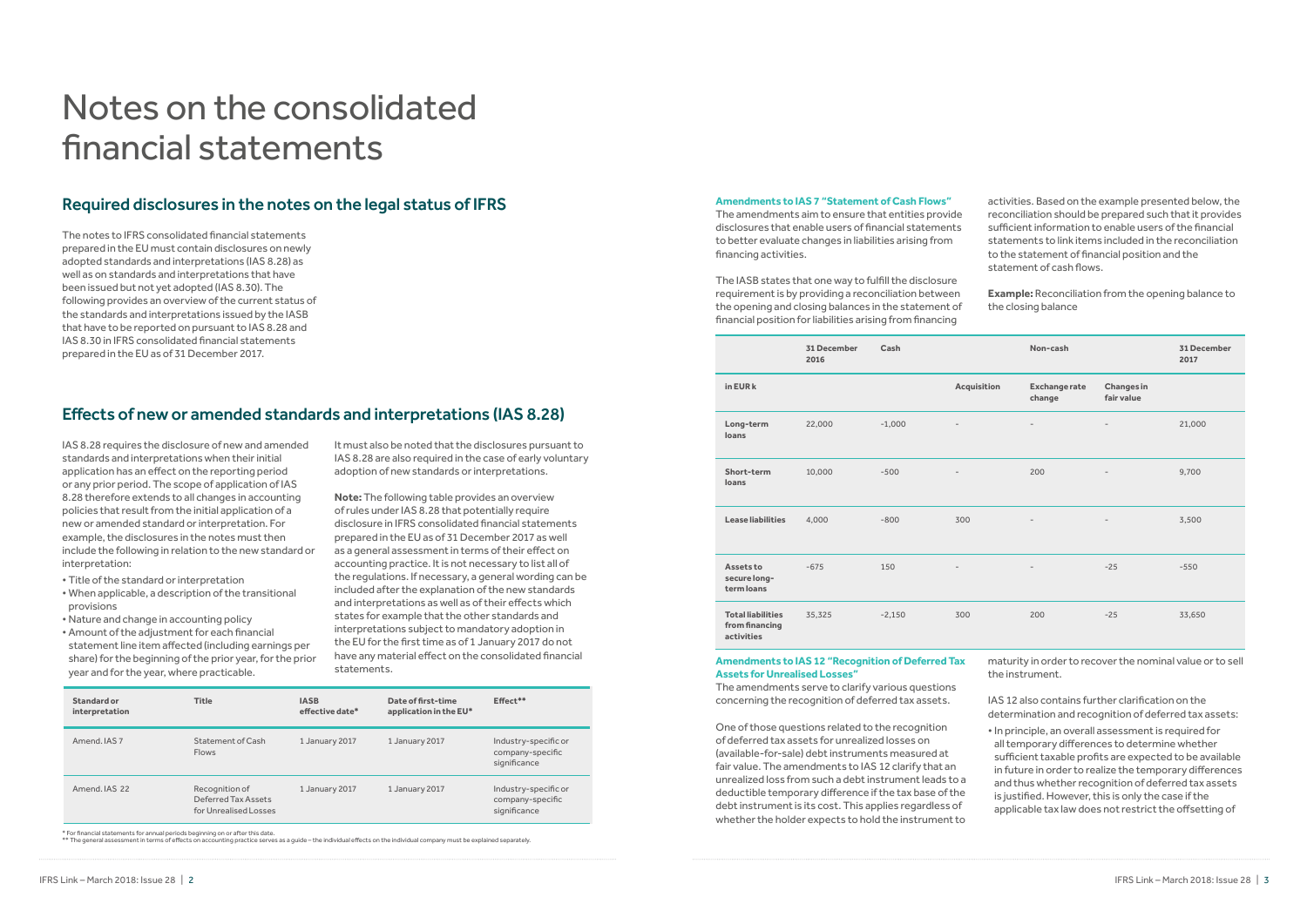### New or amended standards and interpretations not applied (IAS 8.30)

tax losses. If tax law distinguishes between different types of taxable profits, a separate assessment of whether a deferred tax asset can be recognized must be performed for each part of the taxable profit.

- •Under the newly introduced IAS 12.29A, a company can assume when estimating future taxable profit that an asset can be realized at above its carrying amount, provided that such realization is probable.
- The taxable profit against which a company examines the recognition of a deferred tax asset is the taxable income before reversal of deductible temporary differences (see IAS 12.29 (a) (i)), as otherwise items would be recorded twice.

| <b>Standard</b>                                           | <b>Title</b>                                                                                      | IASB effective date*   | <b>Expected date of</b><br>first-time application<br>in the EU* | Effect*                                                  |  |
|-----------------------------------------------------------|---------------------------------------------------------------------------------------------------|------------------------|-----------------------------------------------------------------|----------------------------------------------------------|--|
| EU endorsement still outstanding (as of 31 December 2017) |                                                                                                   |                        |                                                                 |                                                          |  |
| Amend. IFRS 10 and<br><b>IAS 28</b>                       | Sale or Contribution<br>of Assets between<br>an Investor and its<br>Associate or Joint<br>Venture | Postponed indefinitely | Postponed                                                       | Industry-specific or<br>company-specific<br>significance |  |
| IFRS 14                                                   | Regulatory Deferral<br>Accounts                                                                   | 1 January 2016         |                                                                 | Not endorsed by the EU                                   |  |
| Annual Improvements<br>to IFRSs (2014-2016<br>Cycle)      | Amendments to IFRS<br>1, IFRS 12*** and IAS<br>28                                                 | 1 January 2018         | 1 January 2017 / 1<br>January 2018                              | Industry-specific or<br>company-specific<br>significance |  |
| Amend, IFRS 2                                             | Clarifications of<br>Classification and<br>Measurement of<br>Share-based Payment<br>Transactions  | 1 January 2018         | 1 January 2018                                                  | Industry-specific or<br>company-specific<br>significance |  |
| IFRIC <sub>22</sub>                                       | <b>Foreign Currency</b><br>Transactions<br>and Advance<br>Consideration                           | 1 January 2018         | 1 January 2018                                                  | Industry-specific or<br>company-specific<br>significance |  |
| Amend, IAS 40                                             | Classification of<br>Property Under<br>Construction                                               | 1 January 2018         | 1 January 2018                                                  | Industry-specific or<br>company-specific<br>significance |  |
| IFRIC <sub>23</sub>                                       | Uncertainty<br>over Income Tax<br>Treatments                                                      | 1 January 2019         | 1 January 2019                                                  | Industry-specific or<br>company-specific<br>significance |  |
| Annual Improvements<br>to IFRSs (2015-2017<br>Cycle)      | Amendments to IFRS<br>3, IFRS 11, IAS 12 and<br><b>IAS 23</b>                                     | 1 January 2019         | 1 January 2019                                                  | Industry-specific or<br>company-specific<br>significance |  |
| Amend, IAS 28                                             | Long-term Interests in<br>Associates and Joint<br>Ventures                                        | 1 January 2019         | 1 January 2019                                                  | Industry-specific or<br>company-specific<br>significance |  |
| IFRS 17                                                   | <b>Insurance Contracts</b>                                                                        | 1 January 2021         | Pending                                                         | Industry-specific or<br>company-specific<br>significance |  |

| <b>Standard</b>                              | Title                                                                                                | IASB effective date* | <b>Expected date of</b><br>first-time application<br>in the EU* | Effect*                                                  |  |
|----------------------------------------------|------------------------------------------------------------------------------------------------------|----------------------|-----------------------------------------------------------------|----------------------------------------------------------|--|
| EU endorsement completed by 31 December 2017 |                                                                                                      |                      |                                                                 |                                                          |  |
| IFRS 9                                       | <b>Financial Instruments</b>                                                                         | 1 January 2018       | 1 January 2018                                                  | Fundamental significance                                 |  |
| IFRS <sub>15</sub>                           | Revenue from Contracts<br>with Customers                                                             | 1 January 2018       | 1 January 2018                                                  | Fundamental significance                                 |  |
| Clarifications to<br>IFRS <sub>15</sub>      | Clarifications to Revenue<br>from Contracts with<br>Customers                                        | 1 January 2018       | 1 January 2018                                                  | Fundamental significance                                 |  |
| Amend, IFRS 4                                | Application of IFRS 9<br><b>Financial Instruments</b><br>together with IFRS 4<br>Insurance Contracts | 1 January 2018       | 1 January 2018                                                  | Industry-specific or<br>company-specific<br>significance |  |
| IFRS <sub>16</sub>                           | Leases                                                                                               | 1 January 2019       | 1 January 2019                                                  | Fundamental significance                                 |  |

\* For financial statements for annual periods beginning on or after this date.

\*\* The general assessment in terms of effects on accounting practice serves as a guide – the individual effects on the individual company must be explained separately.<br>\*\*\* Endorsement did not take place in the fourth quart

#### **IFRS 9 "Financial Instruments"**

In July 2014, the IASB completed its project to replace IAS 39 "Financial Instruments: Recognition and Measurement" by publishing the final version of IFRS 9 "Financial Instruments". IFRS 9 introduces a uniform approach for classifying and measuring financial assets. The subsequent measurement of financial assets will in future be based on three categories with different value measures and a different recognition

of changes in value. Assets are categorized depending on the contractual cash flows of the instrument as well as the business model in which the instrument is held. For financial liabilities, by contrast, the existing categorization requirements in IAS 39 were largely carried over into IFRS 9. IFRS 9 also provides a new impairment model that is based on the expected credit defaults.

According to IAS 8.30, standards or interpretations already issued by the IASB must be disclosed if they are not yet subject to mandatory application in the reporting period and were not early adopted.

For example, the following disclosures are required in the notes:

- Title of the new standard or new interpretation
- Nature of the impending change in accounting policy
- Date by which application of the standard or interpretation is required
- Date as at which the company plans to apply the standard or interpretation
- Expected impact on the financial statements or, if that impact is not known or reasonably estimable, a statement to that effect.

**Note:** The following table provides an overview of rules under IAS 8.30 that potentially require disclosure in IFRS consolidated financial statements prepared in the EU as of 31 December 2017. A distinction is made between standards that have been endorsed in the EU (if applicable by means of early voluntary adoption)

and those that have not yet been endorsed in the EU. In addition, a general assessment in terms of their effect on accounting practice is provided. Standards and interpretations of fundamental significance as well as those that are expected to have an impact on the financial statements should be discussed in the notes. It is not necessary to provide a full presentation of the new or amended standards and interpretations not applied.

If several new standards or new interpretations will not have a material effect on a company, a wording can be used that neither describes nor lists the corresponding standards and interpretations without a material effect. For example this could take the form of a general statement that, apart from the standards and interpretations described in detail, the other standards and interpretations issued by the IASB are not expected to have a material effect on the consolidated financial statements. In addition, the company can make a general statement when applying the standard or interpretation that early adoption of the new standard or interpretation is not planned.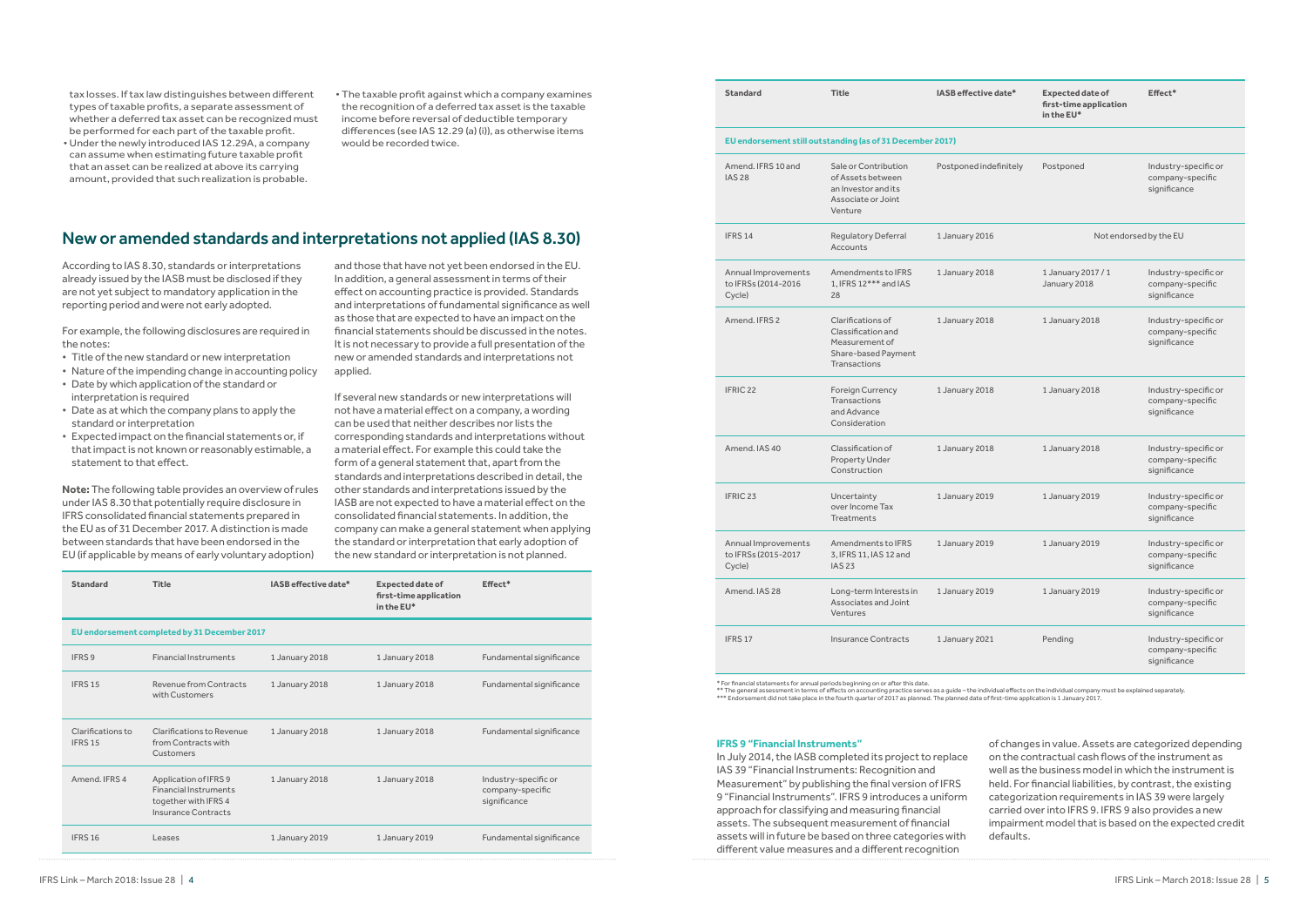IFRS 9 also contains new regulations on the application of hedge accounting in order to better present the risk management activities of an entity, in particular with regard to the management of non-financial risks. Furthermore, additional disclosures are required in the notes as a result of IFRS 9.

**Note:** Information concerning the amendments issued on 12 October 2017 to IFRS 9 "Financial Instruments" in relation to prepayment features can be found below on p. xx "IASB publishes amendments to IFRS 9".

#### **IFRS 15 "Revenue from Contracts with Customers" and Clarifications to IFRS 15**

The new IFRS 15 replaces IAS 18 "Revenue" and IAS 11 "Construction Contracts" as well as the associated interpretations. IFRS 15 sets a comprehensive framework to determine whether, at what amount and at what time revenue is recognized. The core principle of IFRS 15 is that an entity should recognize revenue if the goods have been delivered or service has been provided. In the standard, this core principle is implemented using a five-step model. Firstly, the relevant contracts with the customer and the performance obligations therein have to be identified. Revenue is then recognized at the amount of the

expected counterperformance for each separate performance obligation at a point in time or over time. In addition, IFRS 15 contains detailed application guidance on a large number of individual topics (e.g. contract amendments, sales with a right of return, treatment of contract costs, extension options, licensing, principal versus agent relationships, bill-andhold arrangements, consignment arrangements). The scope of disclosures in the notes is also extended. The aim of the new disclosure requirements is to provide information about the nature, amount, timing and uncertainty of revenue and cash flows from contracts with customers.

### **Clarifications to IFRS 15 "Revenue from Contracts with Customers"**

On 12 April 2016, amendments to IFRS 15 were issued by the IASB and are applicable – like the standard itself – to annual periods commencing on or after 1 January 2018. Early adoption is permitted. The amendments serve to clarify the key principles of the standard and relate to the identification of distinguishable performance obligations of a contract, determining whether a company is the principal or agent in a transaction, determining whether income from granting licenses is recognized over time or at a point in time, as well as expedients for the transition rules for modified and completed contracts.

**Note:** For further details in relation to the clarifications to IFRS 15, we refer to earlier IFRS Link October 2016.

### **Amendments to IFRS 4: Application of IFRS 9 "Financial Instruments" together with IFRS 4 "Insurance Contracts"**

The IASB amendments to IFRS 4 from 12 September 2016 aim to remove any uncertainty surrounding the different timings of the date of first-time application for IFRS 4 "Insurance Contracts" and IFRS 9 "Financial Instruments" and are applicable for the first time as of 1 January 2018.

Companies that issue insurance contracts that fall within the scope of IFRS 4 have been granted two options.

In accordance with the overlay approach, companies adopting IFRS 9 for the first time can reclassify part of the income and expenses resulting from qualifying assets from the income statement to other comprehensive income. This allows the companies

not to show in the income statement any temporary volatilities resulting from the application of IFRS 9 before applying IFRS 17.

The second option applies to companies predominantly engaged in issuing insurance contracts

that fall within the scope of IFRS 4. These companies can postpone the adoption of IFRS 9 until no later than 1 January 2021 and can continue to apply IAS 39 until that date (temporary exemption approach).

#### **IFRS 16 "Leases"**

Under IFRS 16, the distinction made up to now between operating leases and finance leases will no longer apply with respect to the lessee. For all leases, the lessee recognizes a right of use to an asset and a lease liability. The right of use is amortized over the contractual term in line with the rules for intangible assets. The lease liability is recognized in accordance with the rule for financial instruments pursuant to IAS 39 (or IFRS 9 in future). Write-downs on the asset and interest on the liability are presented separately in the income statement. There are exemptions when accounting for short-term leases and low-value leased assets.

The disclosures in the notes to the financial statements will be extended and should provide a basis for users to assess the amount, timing as well as uncertainties in relation to leases.

For lessors, however, the rules in the new standard are similar to the previous rules in IAS 17. They will continue to classify leases either as a finance lease or an operating lease.

### **Annual Improvements to IFRSs (2014-2016 Cycle) – Amendments to IFRS 1, IFRS 12 and IAS 28**

On 8 December 2016, the IASB issued the Annual Improvements to IFRSs (2014-2016 Cycle). The amendments relate to three IFRS standards:

IFRS 1 "First-time Adoption of International Financial Reporting Standards":

Essentially, the short-term exemptions for first-time adopters were deleted, because these have become obsolete over time.

IFRS 12: "Disclosure of Interests in Other Entities": Due to the interaction of the disclosure requirements of IFRS 5 and IFRS 12, there was uncertainty regarding whether the disclosure requirements of IFRS 12 also apply to interests that are classified as held for sale, as held for distribution to owners or as discontinued operations. Clarification followed that the disclosure requirements of IFRS 12 also apply to interests covered by the scope of IFRS 5. The only exception is for investments in subsidiaries, joint ventures and associates classified as held for sale pursuant to IFRS 5. These disclosures pursuant to IFRS 12 do not have to be made for such companies.

IAS 28: "Investments in Associates and Joint Ventures":

IAS 28 provides an option regarding the measurement of certain investments. According to that option, investments can be measured using the equity method or at fair value through profit or loss (FVTPL). In the past it was unclear whether the fair value option should be based on the respective investment (investment-by-investment choice) or on a consistent policy choice. The proposed amendment now clarifies that the option to measure an investment in an associate or joint venture held by a venture capital organization or other qualifying entity can be elected on an investment-by-investment basis.

**Note:** The amendments to IFRS 12 are effective for reporting periods beginning on or after 1 January 2017. By contrast, the amendments to IFRS 1 and IAS 28 are not subject to mandatory adoption until reporting periods beginning on or after 1 January 2018.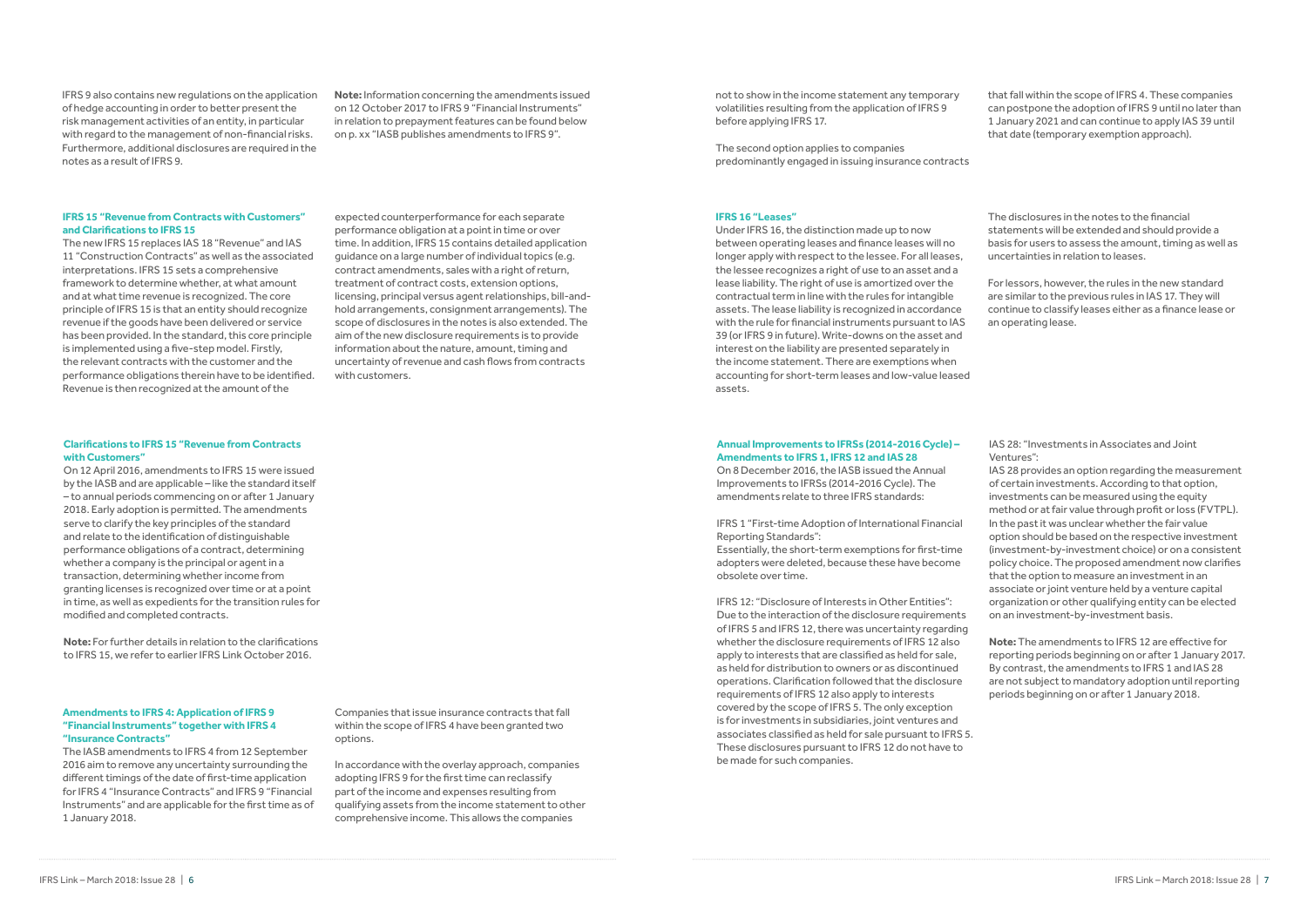### **Amendments to IFRS 2 "Clarifications of Classification and Measurement of Share-based Payment Transactions"**

In response to the scope for interpretation arising on account of a lack of specific rules in IFRS 2, the IASB published amendments to IFRS 2 "Share-based Payment" on 20 June 2016. These relate to three specific areas:

- Inclusion of guidelines on the effect of vesting conditions on the fair value of cash-settled sharebased payments
- -Financial reporting in line with equity-settled share-based payment transactions
- •Classification of share-based payment transactions with a net settlement feature as equity instruments

if a corresponding share-based payment transaction without a net settlement feature would also have to be classified as an equity instrument

**IFRIC 22 "Foreign Currency Transactions and Advance** 

**Consideration"**

- Inclusion of guidelines on accounting for a reclassification of cash-settled share-based payments to equity-settled share-based payment transactions
- -Derecognition of the liability originally to be settled in cash
- -Recognition of the liability to be settled in equity instruments at the proportionate fair value
- -Recognition of any difference from the carrying amount in the net profit or loss for the period.
- Date that the asset, expense or income (or part of it) is recognized in the statement of financial position or income statement.

On 8 December 2016, the IASB issued IFRIC 22 "Foreign Currency Transactions and Advance Consideration". The draft provides guidelines for determining the exchange rate in foreign currency transactions pursuant to IAS 21 "The Effects of Changes in Foreign Exchange Rates" and for foreign currency transactions where advance consideration is

paid (non-monetary items).

The draft interpretation states that the relevant date for determining the exchange rate for payments in advance received or made is the earlier of the following two dates:

• Date of initial recognition of the non-monetary prepayment asset or non-monetary deferred income liability (advance payment)

Currency translation differences between the date of payment and the date on which the performance obligation is fulfilled must be recognized as an exchange gain/loss.

**Note:** IFRIC 22 is relevant for the construction industry in particular, as regular advance payments are made in that industry for long-term construction contracts.

### **Amendments to IAS 40 "Classification of Property Under Construction"**

On 8 December 2016, the IASB issued amendments to IAS 40 "Investment Property".

The reason for the amendment was the definitive list included in IAS 40 to date of circumstances where a reclassification to or from investment properties is permissible. Based on the wording of the standard, reclassification was only permissible in the cases explicitly listed, meaning that it was not clear for example whether a property under construction or under development could be reclassified from inventories (IAS 2 "Inventories") to investment properties if there was evidence of a change of use.

The clarifications provided mean that the list which was exhaustive in the past is now a non-exhaustive list of examples.

This means that reclassification must take place if there is corresponding evidence (e.g. conclusion of a rental agreement).

**Note:** A change of use exists only if the property no longer meets the definition of an investment property. A mere change in the intentions of management in relation to the use of the property is not sufficient.

### **IFRIC 23 "Uncertainty over Income Tax Treatments"**

On 7 June 2017, the IASB published IFRIC 23 "Uncertainty over Income Tax Treatments" developed by the IFRS Interpretations Committee.

IFRIC 23 sets out how to account for uncertainty in determining the taxable profit or tax loss, tax bases, unused tax losses, unused tax credits and tax rates.

The interpretation provides the following guidelines for income tax treatment pursuant to IAS 12:

• A reporting entity can use its discretion to determine whether to consider uncertain tax treatments (e.g. regarding tax-allowed depreciation and/or tax-free income) separately or jointly. This decision should be based on its expected acceptance by the tax authorities

- When determining the relevant income tax parameters, the entity must assess whether it is probable that the corresponding tax authorities will accept the respective tax treatment the entity has used or plans to use in the income tax returns.
- If it is probable that the tax treatment will not be accepted, the most likely amount or the expected value must be recognized, depending on which method better predicts the resolution of the uncertainty.

**Note:** The scope of IFRIC 23 is limited to the area of income taxes in this regard. Taking into account uncertainties for other tax types is still covered by the rules in IAS 37.

### **Amendments to IFRS 9 "Prepayment Features with Negative Compensation"**

On 12 October 2017, the IASB issued amendments to IFRS 9 "Prepayment Features with Negative Compensation". The amendments concern limited adjustments to assessing the classification of financial assets with particular prepayment features and are to take effect as of 1 January 2019.

**Note:** Further information concerning the amendments to IFRS 9 can be found on p. xx "IASB publishes amendments to IFRS 9".

### **Annual Improvements to IFRSs (2015-2017 Cycle) – Amendments to IFRS 3, IFRS 11, IAS 12 and IAS 23**

### **IFRS 3 "Business Combinations" and IFRS 11 "Joint Arrangements"**

The amendments relate to the measurement of interests held in a business. According to IFRS 3, when an entity obtains control of a business that is a joint operation, it must remeasure previously held interests in that business. By contrast, according to IFRS 11 when an entity obtains joint control of a business that is a joint operation, the entity does not remeasure previously held interests in that business.

### **IAS 12 "Income Taxes"**

The amendments clarify that all income tax consequences of dividends must be reported in the operating result. This presentation takes place regardless of how the taxes are incurred.

### **IAS 23 "Borrowing Costs"**

The amendments clarify that if any specific borrowing remains outstanding after the related asset is ready for its intended use or sale, that borrowing becomes part of the funds that an entity borrows generally. The prerequisite is that the debt capital must have originally been borrowed specifically for the procurement of the qualifying asset.

### **IAS 28 "Long-term Interests in Associates and Joint Ventures"**

On 12 October 2017, the IASB published amendments to IAS 28 that contain clarifications regarding which investments fall within the scope of IFRS 9 "Financial Instruments".

**Note:** Further information concerning the amendments to IAS 28 can be found on p. xx "IASB finalizes amendments to IAS 28".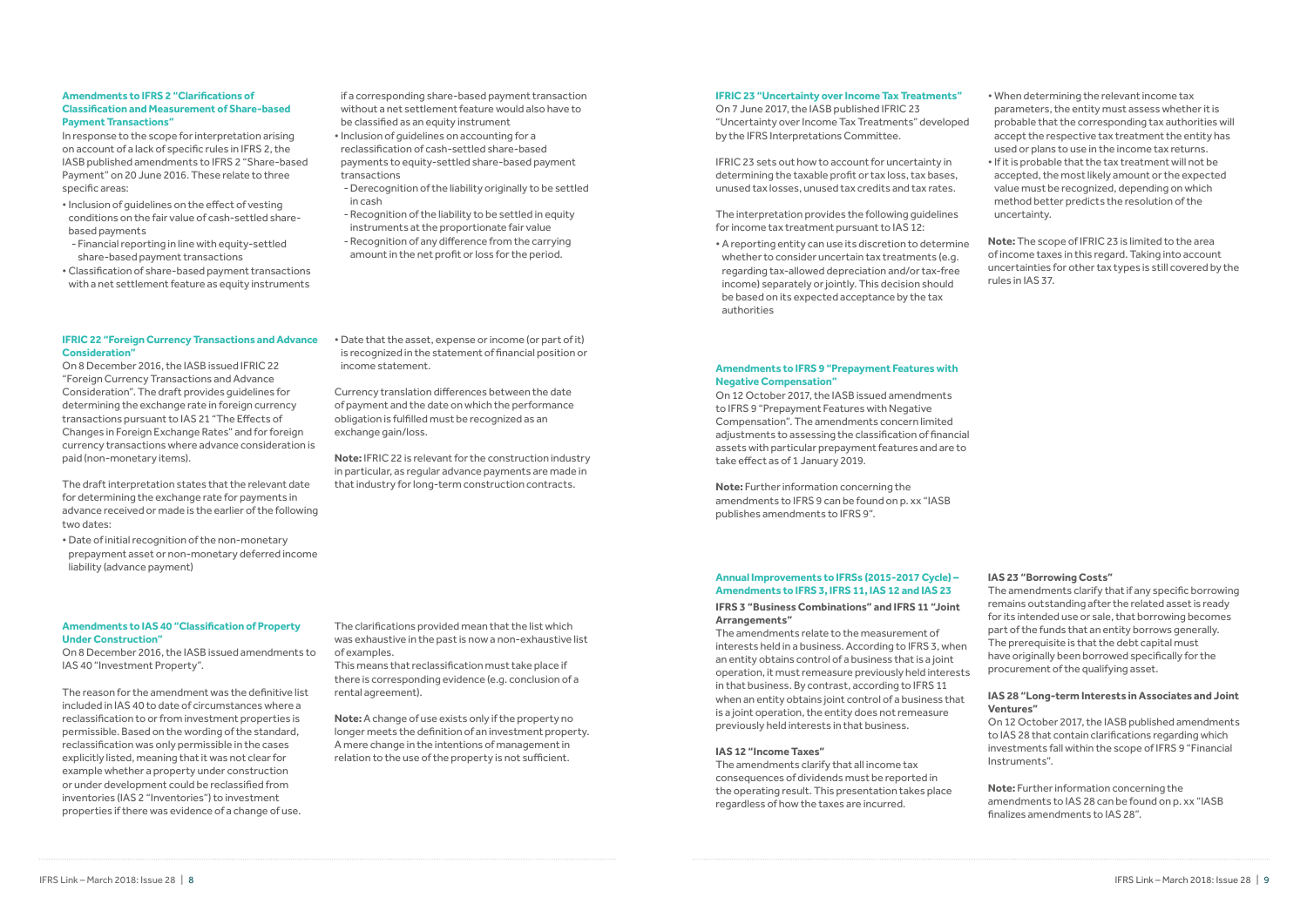### **IFRS 17 "Insurance Contracts"**

On 18 May 2017, the IASB published IFRS 17 "Insurance Contracts", which is to replace IFRS 4 "Insurance Contracts". The objective of the new standard is, by means of consistent and principles-based financial reporting, to provide relevant information for users of financial statements and to ensure uniform presentation and measurement of insurance contracts. The new recognition, measurement and presentation rules must be applied by companies with: • insurance contracts and reinsurance contracts it issues,

- reinsurance contracts it holds, and
- investment contracts with discretionary participation features that a company issues, provided the company also issues insurance contracts.

If the primary purpose of a contract that meets the definition of an insurance contract under IFRS 17 is the provision of services for a fixed fee, IFRS 15 "Revenue from Contracts with Customers" can be used for the financial reporting instead of IFRS 17.

On 12 October 2017, the IASB issued amendments to IFRS 9 "Prepayment Features with Negative Compensation".

The amendments aim to clarify the classification of particular financial assets with prepayment features pursuant to IFRS 9 "Financial Instruments" and an aspect of accounting for financial liabilities following a modification.

.

# IASB

### IASB publishes amendments to IFRS 9

### **Clarification of classification in the case of prepayment features with negative compensation**

According to the old rules under IFRS 9, particular prepayment options would preclude financial instruments that otherwise only feature contractual cash flows that are solely payments of principal and interest on the principal amount outstanding from being measured at amortized cost or fair value through other comprehensive income. This related in particular to prepayment features where the lender could be forced to accept a prepayment amount that is substantially less than the unpaid amounts of principal and interest. This could be considered as a payment from the lender to the borrower and thus not as compensation from the borrower to the lender.

The IASB made an amendment so that such financial assets can be measured at amortized cost or at fair value through other comprehensive income. The authoritative factor for assessing whether the prepayment amount does not solely constitute payments of principal and interest on the principal amount outstanding is whether the party that terminates the contract early obtains reasonable compensation.

### **Changes regarding symmetric termination rights**

The amendments concern only symmetric termination rights that can lead to settlement either of an early repayment penalty or an early repayment gain, depending on the interest rate prevailing at the time of early repayment. Up until now, the cash flow condition under IFRS 9 was not met if the lender had to pay a compensation payment when the borrower terminated the contract.

The existing rules on termination rights will not be changed. However, the amendments to IFRS 9 mean that the cash flow conditions continues to be met even if negative compensation is paid, allowing for measurement at amortized cost.

This applies regardless of the amount of the fair value of the prepayment feature upon initial recognition of the financial asset because – unlike the original draft (Exposure Draft ED/2017/3 dated 21 April 2017), which required the additional eligibility condition of an "insignificant fair value" – this additional condition was not included in the final amendments to IFRS 9.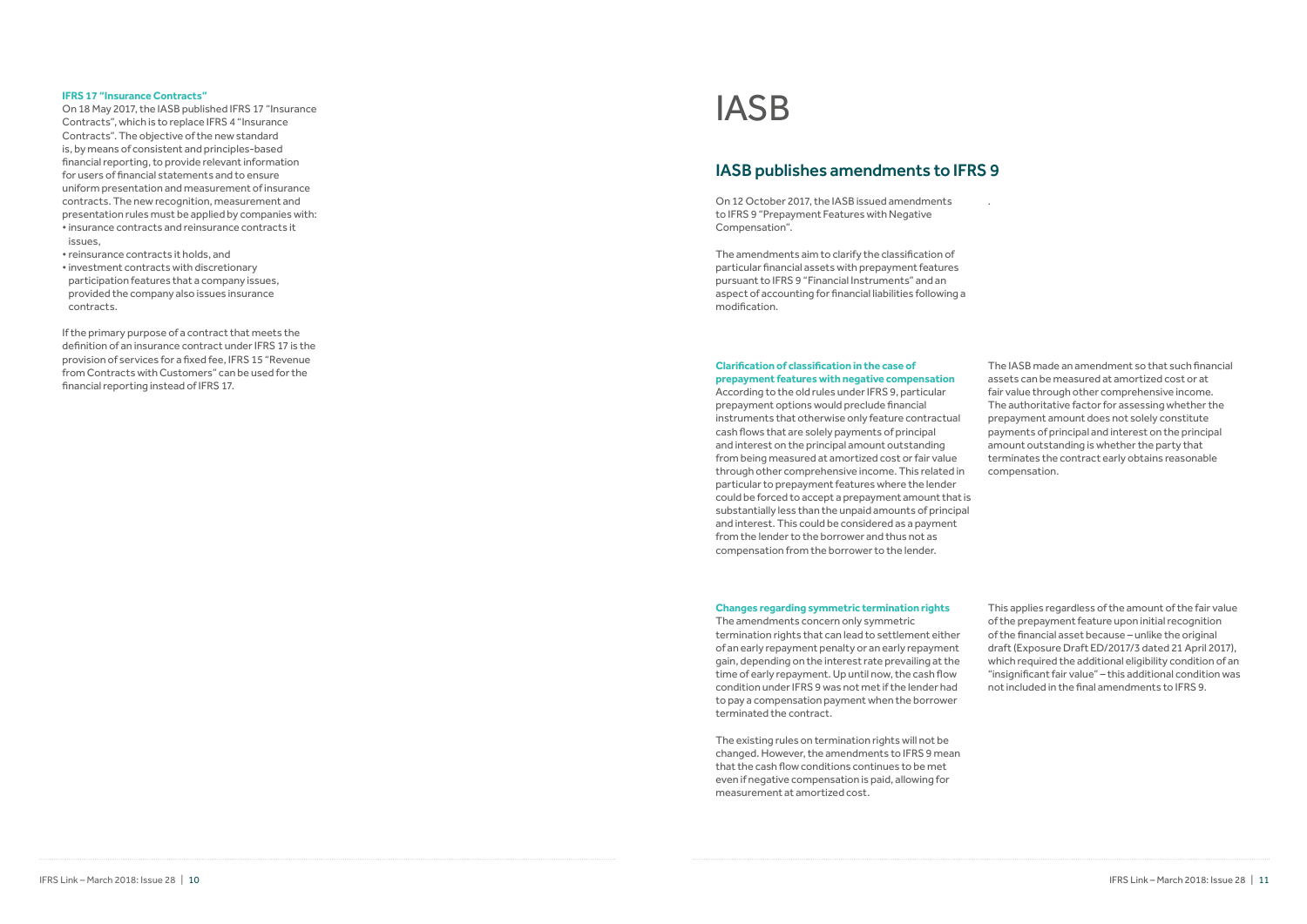### **Clarification regarding the modification of financial liabilities**

The amendments clarify that, in the case of a restructuring of financial liabilities that does not result in their derecognition, the carrying amounts must be adjusted directly in profit or loss. In cases where only the effective interest rate was adjusted instead of amortized cost, the accounting may in future have to be adjusted with retrospective effect.

**Note:** EFRAG (European Financial Reporting Advisory Group) published the final endorsement advice in November 2017. The amendments to IFRS 9 apply with mandatory retrospective effect to annual periods beginning on or after 1 January 2019. Early adoption is permitted.

On 12 October 2017, the IASB issued amendments to IAS 28 entitled "Long-term Interests in Associates and Joint ventures".

The reason for these independent and narrow-scope amendments, which were still contained in the draft "Annual improvements to IFRSs (2015-2017 Cycle)" until May 2017, was a question submitted to the IFRS Interpretations Committee. It was unclear whether investments in associates and joint ventures recognized under IAS 28 are only excluded from the scope of IFRS 9 "Financial Instruments" if they are measured using the equity method or whether this also applies to investments that are not measured using the equity method.

The amendments now clarify for long-term interests that IFRS 9 "Financial Instruments" only applies to net

investments in associates or joint ventures if they are not measured using the equity method. The application of IFRS 9 to such investments relates not only to classification and measurement but also to impairment rules.

**Note:** The amendments apply to reporting periods beginning on or after 1 January 2019; voluntary early adoption is permitted. This allows entities to implement the amendments to IAS 28 together with IFRS 9 as of 1 January 2018. During first-time application, the amendments must be applied retrospectively. Exemptions for modified retrospective first-time application are possible if the entity does not implement the amendments to IAS 28 until after IFRS 9 is applied.

.

### IASB finalizes amendments to IAS 28

On 12 September 2017, the IASB issued exposure draft ED/2017/5 "Accounting Policies and Accounting Estimates" concerning amendments to IAS 8 on distinguishing accounting policies from accountingrelated estimates. The proposed amendments relate mainly to the following:

**Accounting policies and accounting estimates** The draft provides a clearer distinction between accounting policies and accounting estimates by clarifying the definition of accounting policies and supplementing the definition of accounting estimates. **Step 1:** Identify information that has the potential to be material

### **Selection of an estimation technique or valuation technique**

Based on the proposed clarification, the selection of an estimation technique or valuation technique should constitute an accounting estimate.

### **IAS 2 Inventories**

Selecting the procedure for allocating acquisition and production cost for interchangeable inventories now constitutes selecting an accounting policy rather than (as in the past) making an accounting estimate.

**Note:** The effective date for the amendments has not yet been set. The draft provides for prospective application of a change in accounting policy (e.g. transition to use of the components approach pursuant to IAS 16) if retrospective application is impracticable. The period for comments ended on 15 January 2018.

.

## IASB publishes exposure draft on IAS 8 entitled "Accounting Policies and Accounting Estimates"

On 2 October 2017, the IASB issued exposure draft ED/2017/6 "Definition of Material (Proposed amendments to IAS 1 and IAS 8)", which changed the definition of "material" as follows:

"Information is material if omitting, misstating or **obscuring** it c**ould reasonably be expected to influence** the decisions that the **primary users** of a specific reporting entity's general purpose financial statements make on the basis of those financial statements."

The reasons for the changed definition are as follows:

- **• "could reasonably be expected to influence":** This addition should serve to limit the disclosures and not require too much information.
- **• "obscuring":**

The addition "obscuring material information" stemmed from the opinion that this could have similar effects as omitting or misstating material information.

### **• "primary users":**

Because the existing definition only refers to "users" and this term is open to interpretation, the Board listed examples of primary users.

**Note:** To provide support in determining materiality, the IASB issued a practice statement "Making Materiality Judgements". The content of the practice statement is described in more detail in the next section. The effective date has not yet been specified, but early adoption is to be permitted. The period for comments ended on 15 January 2018.

## Published exposure draft on the definition of "material"

On 14 September 2017, the IFRS practice statement "Making Materiality Judgements" was issued by the IASB. The aim of the practice statement is to support management in reporting financial information in order to create more transparency for the different lenders.

The practice statement deals with the definition of "material" from IAS 1 and IAS 8. Amendments resulting from ED/2017/6 are included in the practice statement as subsequent amendments. Materiality judgments are broken down into the following four steps in the practice statement:

**Step 2:** Use quantitative (size criteria) and qualitative factors (characteristics) to assess whether the information identified is in fact material.

**Step 3:** Organize the information in the entity's financial statements.

The practice statement contains examples of different proposed structures, for example emphasizing material matters or tailoring information to the entity's own circumstances.

**Step 4:** Review whether information is material in the context of its financial statements as a whole.

**Note:** Because the practice statement is not a standard, but merely provides guidelines, there is no obligation to apply the statement. However, the topic of materiality is an important principle within IFRS and should be observed.

## Practice statement "Making Materiality Judgements" issued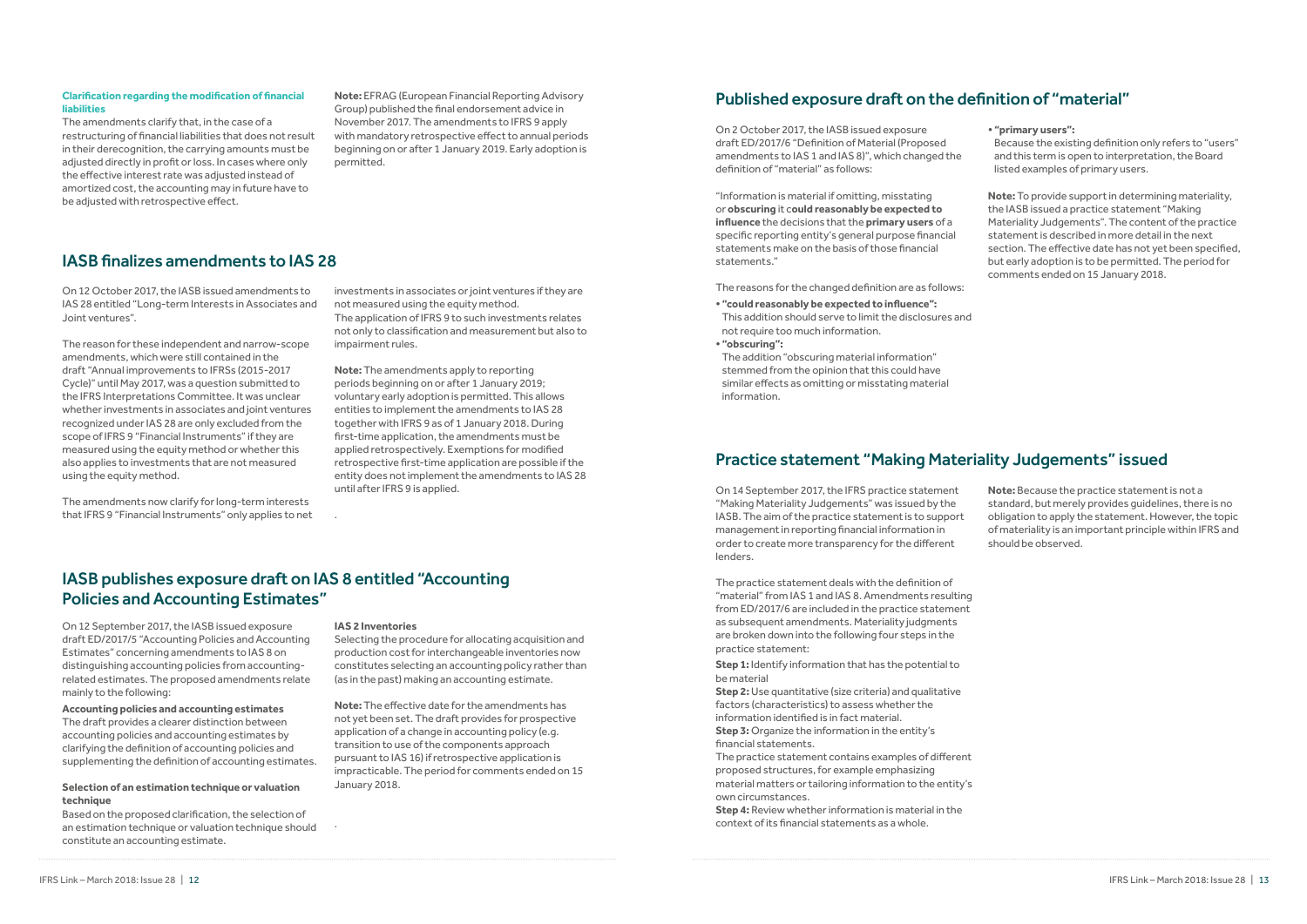The IFRS Taxonomy 2017 is a translation of the IFRSs into the business reporting language iXBRL (inline eXtensible Business Reporting Language) and has been updated since the IFRS Taxonomy 2015 was issued by the IFRS Foundation, most recently on 9 March 2017.

The Taxonomy 2017 complies with the IFRSs as issued by the IASB as of 1 January 2017, and contains the iXBRL labels for all IFRS disclosure requirements. The XBRL is used to prepare a digital financial report where the data are labeled and allocated clearly using the labels. Because the report is machine-readable, it is possible to exchange information directly.

To make it easier to prepare and use financial information digitally, the IFRS Foundation issued a preparer's guide for the IFRS Taxonomy on 14 December 2017.

All companies listed in the European Union are obliged from 1 January 2020 onward to submit their financial statements electronically in a uniform format across Europe (European Single Electronic Format, ESEF). For consolidated financial statements, the IFRS Taxonomy should be used. On 18 December 2017, ESMA (European Securities and Markets Authority) issued the final draft Regulatory Technical Standards to implement ESEF and other guidelines.

From 1 January 2022, the ESEF reporting duty covers not only the primary components of financial statements (statement of financial position, income statement and other comprehensive income, statement of changes in equity, statement of cash flows) as well as fundamental information on the entity, such as name, domicile and purpose of the entity, but also extensive disclosures, which must be allocated to an element of the Taxonomy as a text block.

For foreign issuers, IFRS financial statements must already be submitted in XBRL for annual periods ending on or after 15 December 2017. To this end, the US Securities and Exchange Commission has already updated its EDGAR submission system accordingly.

**Note:** The IFRS Taxonomy data can be downloaded from the website of the IFRS Foundation together with supporting materials. Use of the IFRS Taxonomy will lead to a once-off adoption effort for publicly traded entities in order to ensure a uniform chart of accounts worldwide. In addition, it will be important to ensure a functioning software interface.

## Update of the IFRS Taxonomy for the submission of electronic financial statements

The group for the introduction of IFRS for small and medium-sized entities (SMEs), the SME Implementation Group, supports the IASB by developing guidelines. On 14 December 2017, a Q&A document was issued on the accounting treatment of financial guarantee contracts issued by a parent company. The document deals with the accounting treatment in the separate financial statements of the parent company and can be downloaded from the IASB website.

.

 $\textsf{IFRS Link} - \textsf{March 2018:}$  Issue 28  $\parallel$  14 IFRS Link – March 2018: Issue 28  $\parallel$  15

# Other standard setters

## Q&A document on the introduction of IFRS for SMEs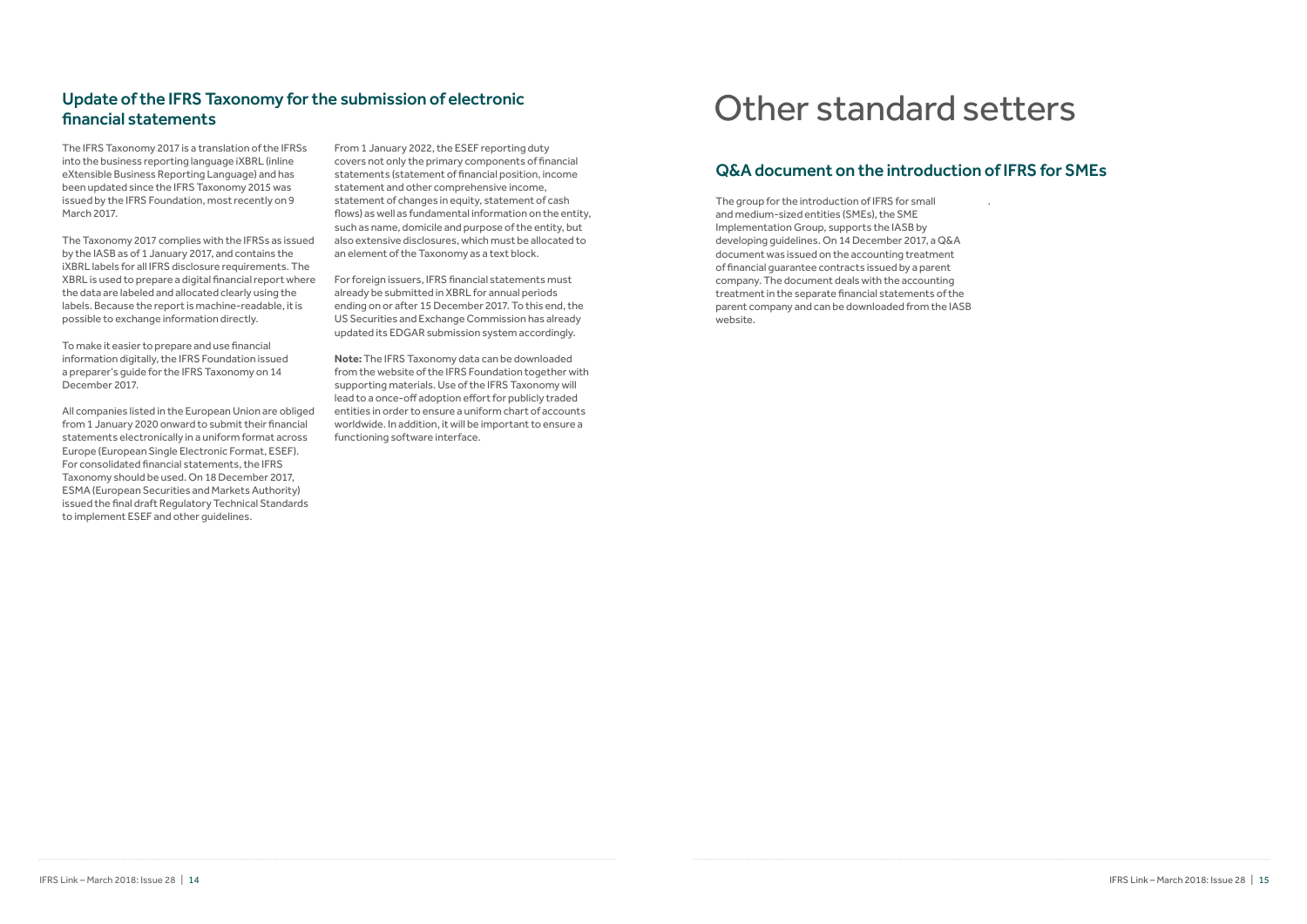The following table contains standards and interpretations that have not yet been adopted by the EU and those that have been adopted since the last edition of IFRS LINK (endorsement). These are based on the EU Endorsement Status Report issued by EFRAG on 15 December 2017 (most recently published version prior to the reporting date 31 December 2017)

.

# EU Endorsement

## EU Endorsement Status Report

| <b>Standards</b>                                                                                              | IASB entry into<br>force         | <b>EU</b> endorsement<br>expected |
|---------------------------------------------------------------------------------------------------------------|----------------------------------|-----------------------------------|
| IFRS 16: Leases (13 January 2016)                                                                             | 1 January 2019                   | 31 October 2017                   |
| IFRS 17: Insurance Contracts (18 May 2017)                                                                    | 1 January 2021                   | Pending                           |
| IFRIC 22: Foreign Currency Transactions and Advance Consideration<br>(8 December 2016)                        | 1 January 2018                   | Q1/2018                           |
| IFRIC 23: Uncertainty over Income Tax Treatments (7 June 2017)                                                | 1 January 2019                   | 2018                              |
| <b>Amendments to standards</b>                                                                                |                                  |                                   |
| IAS 7: Statement of Cash Flows (29 January 2016)                                                              | 1 January 2017                   | 6 November 2017                   |
| IAS 12: Recognition of Deferred Tax Assets for Unrealised Losses<br>(19 January 2016)                         | 1 January 2017                   | 6 November 2017                   |
| IFRS 4: Application of IFRS 9 Financial Instruments and IFRS 4<br>(12 September 2016)                         | 1 January 2018                   | 3 November 2017                   |
| IFRS 15: Clarifications to Revenue from Contracts with Customers                                              | 1 January 2018                   | 31 October 2017                   |
| IFRS 2: Classification and Measurement of Share-based Payment Transactions<br>(20 June 2016)                  | 1 January 2018                   | Q1/2018                           |
| Annual Improvements to IFRSs (2014-2016 Cycle): Amendments to IFRS 1, IFRS<br>12 and IAS 28 (8 December 2016) | 1 January 2018<br>1 January 2017 | Q4/2017*                          |
| IAS 40: Classification of Property Under Construction (8 December 2016)                                       | 1 January 2018                   | Q4/2017*                          |
| IFRS 9: Prepayment Features with Negative Compensation (12 October 2017)                                      | 1 January 2019                   | 2018                              |
| IAS 28: Investments in Associates and Joint Ventures (12 October 2017)                                        | 1 January 2019                   | 2018                              |
| Annual Improvements to IFRSs (2015-2017 Cycle) (12 December 2017)                                             | 1 January 2019                   | 2018                              |
| Endorcoment had not taken place as of 21 December 2017                                                        |                                  |                                   |

\* Endorsement had not taken place as of 31 December 2017.

ESMA set out the following key audit areas in 2018 (for 2017 annual and consolidated financial statements):

- 1.Disclosure of the expected impact of the implementation of major new standards in the period of their initial application
- 2.Specific recognition, measurement and disclosure issues of IFRS 3 "Business Combinations"
- 3.Specific issues of IAS 7 "Statement of Cash Flows"

A detailed presentation of these key audit areas can be found on ESMA's homepage.

### **Re 1: Disclosure of the expected impact of the implementation of major new standards in the period of their initial application**

The key audit area relates to the notes disclosures under IAS 8 "Accounting Policies, Changes in Accounting Estimates and Errors" on new standards not yet effective and their expected impact on future financial statements. This applies in particular to IFRS 9 "Financial Instruments", IFRS 15 "Revenue from Contracts with Customers", which become applicable as of 1 January 2018, and IFRS 16 "Leases", which is mandatory for the first time from 1 January 2019.

**Note:** ESMA expects that the implementation projects (in particular for IFRS 9 and IFRS 15) will have been completed by the date of preparing the financial statements and thus that entity-specific quantitative and qualitative disclosures can be made concerning the impact and the options used.

### **Re 2: Specific recognition, measurement and**

**disclosure issues of IFRS 3 "Business Combinations"** The report published by ESMA in 2014 on the review of the application of IFRS 3 "Business Combinations" retains its relevance due to the most recent enforcement activities. Therefore, particular attention must be paid to compliance with the standard in the treatment of intangible assets, adjustments during the measurement period, bargain purchases, mandatory tender offers, business combinations under common control, contingent payments and disclosures on fair value (e.g. consistent measurement parameters in the purchase price allocation and any subsequent impairment test).

### **Re 3: Specific issues of IAS 7 "Statement of Cash Flows"**

For all reporting periods starting on or after 1 January 2017, information must be provided that enables users of financial statements to evaluate changes in financing activities. ESMA prefers the tabular format of presentation based on IAS 7 IE.E, where the development of "financial" liabilities is shown by means of cash and non-cash changes in the statement of reconciliation. Disclosures on the inclusion of certain components in cash and cash equivalents balances (e.g. overdraft facilities and balances from cash pool facilities) and on cash and cash equivalents balances with limited availability are also examined.

# ESMA

### ESMA 2018 key audit areas

On 30 October 2017, ESMA (European Securities and Markets Authority) published further Questions and Answers (Q & As) on the Guidelines on Alternative Performance Measures issued in June 2015 (see also IFRS LINK March 2016 and May 2017). Listed companies must observe these Guidelines in their financial reporting as well as in ad hoc notices and/ or in prospectuses. While the ESMA Guidelines do not constitute binding EU law and thus do not have any direct impact on the statutory enforcement

procedure, the national Financial Reporting Enforcement Panels usually take these Guidelines into account provided they do not contravene national law.

Alternative performance measures include among others the ratios EBIT (Earnings before Interest and Taxes), EBITDA (Earnings before Interest, Taxes, Depreciation and Amortization) and ROCE (Return on Capital Employed).

## ESMA issues further Q & As on the Guidelines on Alternative Performance Measures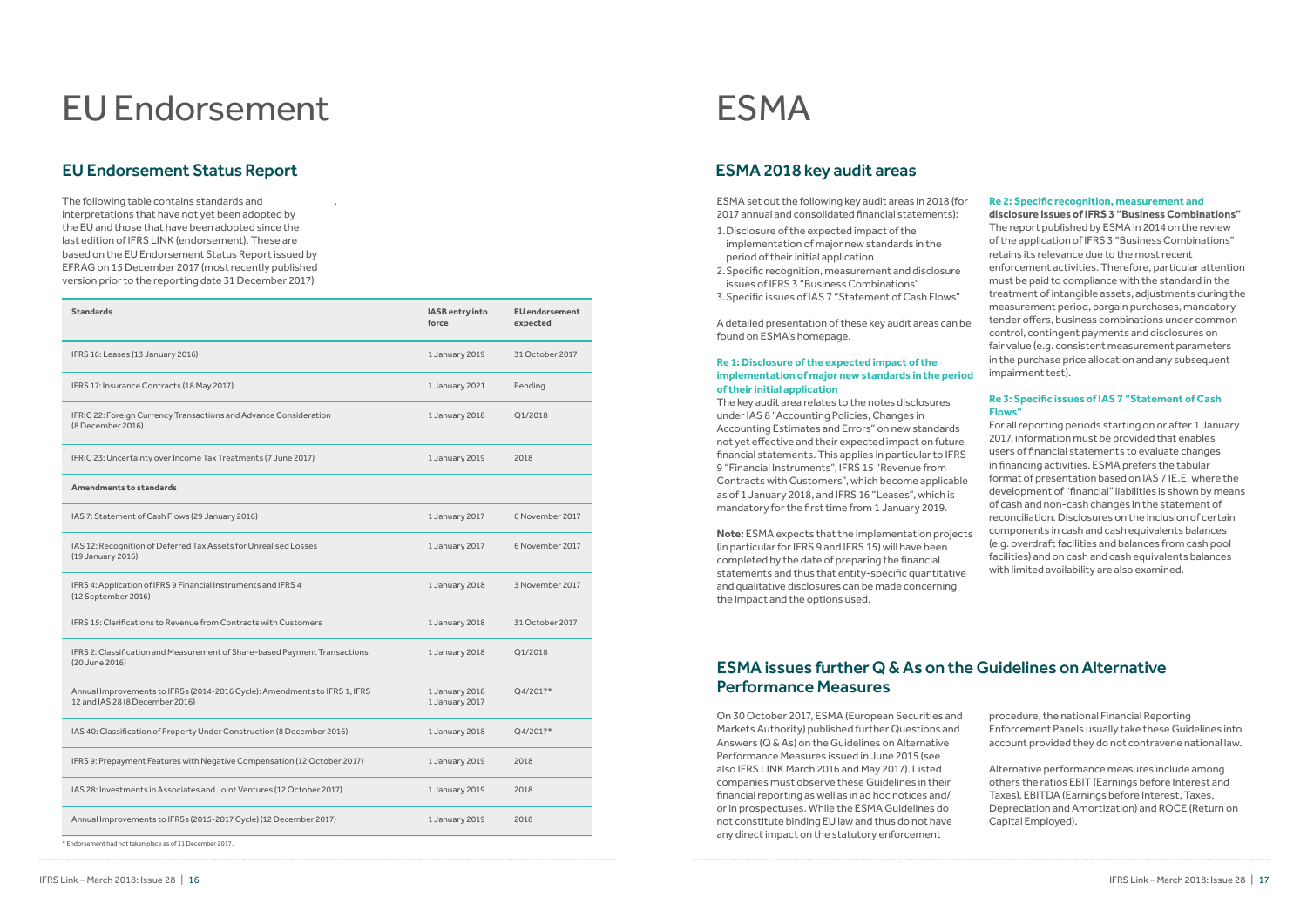IFRS Link – March 2018: Issue 28 | 18 IFRS Link – March 2018: Issue 28 | 19

The questions and answers on the Guidelines look at the definition of alternative financial ratios, the scope, exceptions, the definition of organic growth and handling fair value.

**Note:** The Q & As are available on the ESMA website.

The national European enforcers audit the financial statements of companies with securities traded on a regulated market in Europe or in the process of admission to the market. The financial statements are prepared in accordance with the IFRSs and reviewed to determine the extent to which they comply with the IFRSs and other applicable reporting requirements, including the authoritative national legal requirements.

ESMA has developed a confidential database of enforcement decisions made by the individual

European enforcers as a source of information in order to promote the appropriate application of IFRSs and thus provide companies using IFRS and their auditors with insights into the decision-making process of the European enforcers.

The following overview shows the most recent publications (up until 31 December 2017). The publications are available on the ESMA website.

## ESMA: Enforcement decisions published

| <b>Standard affected</b>              | <b>Overview of matter</b>                                                                                            | <b>Source</b>             |  |
|---------------------------------------|----------------------------------------------------------------------------------------------------------------------|---------------------------|--|
| <b>IAS 36</b>                         | Country risk premium in impairment test                                                                              | Decision refEECS/0117-01  |  |
| <b>IFRS 10,</b><br>IFRS <sub>11</sub> | Assessment of joint control                                                                                          | Decision refEECS/0117-02  |  |
| <b>IFRS 13.</b><br>IFRS <sub>28</sub> | Valuation and equity method for participation with restrictions                                                      | Decision refEECS/0117-03  |  |
| IFRS 10,<br>IFRS <sub>11</sub>        | Assessment of joint control                                                                                          | Decision refEECS/0117-04  |  |
| IAS 8,<br><b>IAS 34</b>               | Restatement of comparative amounts                                                                                   | Decision refEECS/0117-05  |  |
| IAS <sub>1</sub> ,<br><b>IAS 39</b>   | Disclosures on a reverse factoring transaction                                                                       | Decision refEECS/0117-06  |  |
| IFRS 10                               | Assessment of control over investment funds                                                                          | Decision refEECS/0117-07  |  |
| IFRS <sub>13</sub>                    | Fair value measurement disclosures of unobservable inputs                                                            | Decision refEECS/0117-08  |  |
| IAS 18.<br>IAS 37,<br><b>IAS 39</b>   | Recognition and measurement of the proceeds from an arbitration<br>agreement                                         | Decision ref EECS/0117-09 |  |
| <b>IAS 36</b>                         | Impairment test of trademarks                                                                                        | Decision refEECS/0117-10  |  |
| <b>IAS12</b>                          | Recognition of deferred tax assets for carry forward of unused tax<br>losses                                         | Decision refEECS/0117-11  |  |
| <b>IAS 39</b>                         | Definition of 'economic environment' and separation of foreign-<br>currency embedded derivatives in a power contract | Decision refEECS/0117-12  |  |